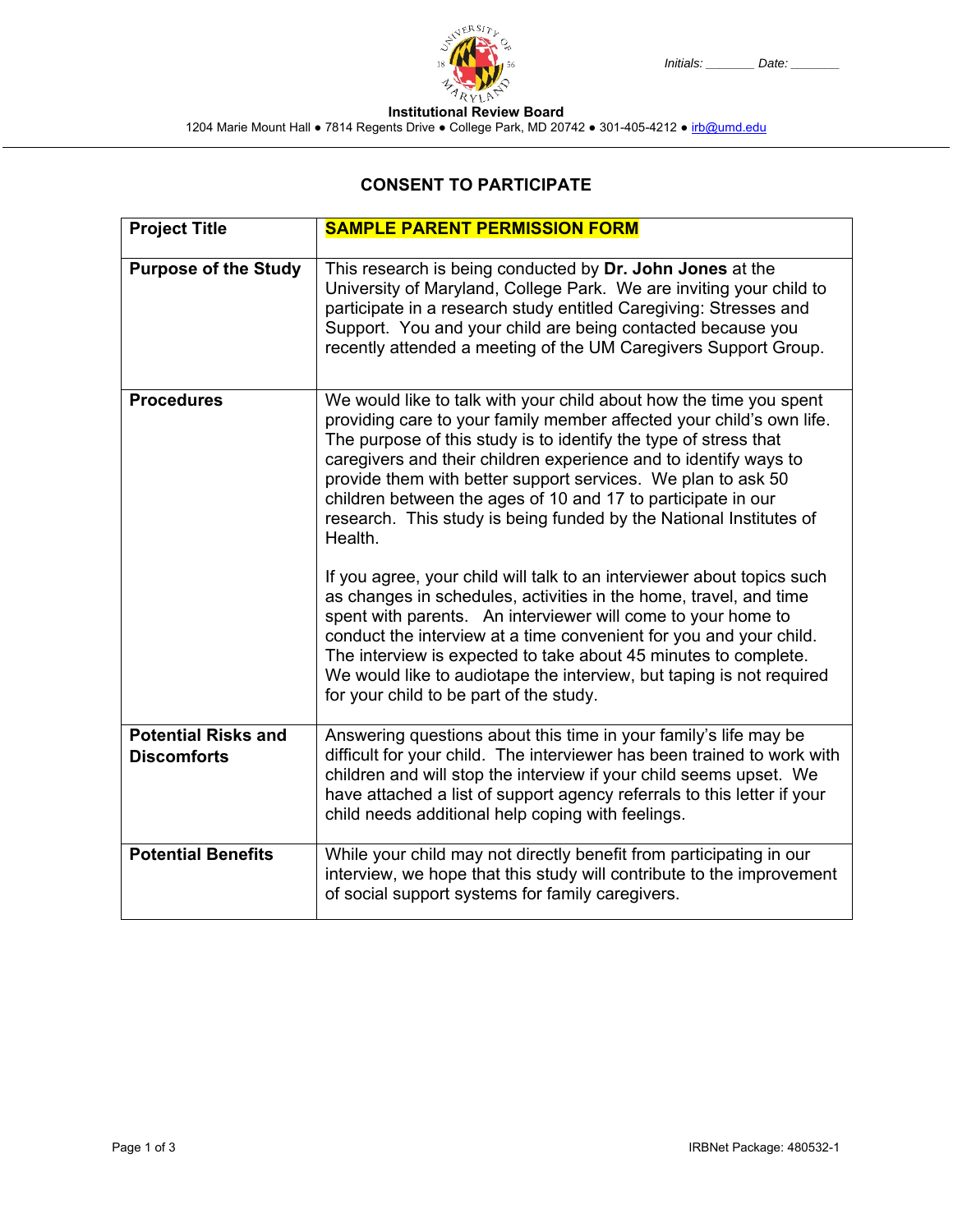| <b>Confidentiality</b>                      | We plan to publish the results of this study, but will not include any<br>information that would identify you, your child or the family member<br>who was ill. To keep this information safe, the audiotape of your<br>child's interview will be placed in a locked file cabinet until a written<br>word-for-word copy of the discussion has been created. As soon as<br>this process is complete, the tapes will be destroyed. The<br>researchers will enter study data on a computer that is password-<br>protected. To protect confidentiality, your child's real name and the<br>names of any family members will not be used in the written copy of<br>the discussion. The researchers plan to keep this study data<br>indefinitely for future research about caregivers. |
|---------------------------------------------|--------------------------------------------------------------------------------------------------------------------------------------------------------------------------------------------------------------------------------------------------------------------------------------------------------------------------------------------------------------------------------------------------------------------------------------------------------------------------------------------------------------------------------------------------------------------------------------------------------------------------------------------------------------------------------------------------------------------------------------------------------------------------------|
| <b>Medical Treatment</b><br>[*lf Necessary] | The University of Maryland does not provide any medical,<br>hospitalization or other insurance for participants in this research<br>study, nor will the University of Maryland provide any medical<br>treatment or compensation for any injury sustained as a result of<br>participation in this research study, except as required by law.                                                                                                                                                                                                                                                                                                                                                                                                                                    |
| Compensation<br>[*lf Necessary]             | Your child will receive \$30 for completing the full interview. If your<br>child decides not to finish the interview, your child will be paid \$15.<br>You will be responsible for any taxes assessed on the<br>compensation.<br>If you will earn \$100 or more as a research participant in this study,<br>you must provide your name, address and SSN to receive<br>compensation.<br>If you do not earn over \$100 only your name and address will be<br>collected to receive compensation.                                                                                                                                                                                                                                                                                  |
| <b>Right to Withdraw</b><br>and Questions   | Your child's participation in this research is completely voluntary.<br>Your child may choose not to take part at all. If you decide to<br>participate in this research, your child may stop participating at any<br>time. If your child decides not to participate in this study or stops<br>participating at any time, your child will not be penalized or lose any<br>benefits to which he/she would otherwise qualify.<br>If your child decides to stop taking part in the study, if you have<br>questions, concerns, or complaints, or if you need to report an injury<br>related to the research, please contact the investigator:<br>Dr. John Jones<br>1234 Not a Real Location<br><b>NotaRealEmailAddress</b><br><b>Fake Phone Number</b>                              |
| <b>Participant Rights</b>                   | If you have questions about your rights as a research participant or                                                                                                                                                                                                                                                                                                                                                                                                                                                                                                                                                                                                                                                                                                           |